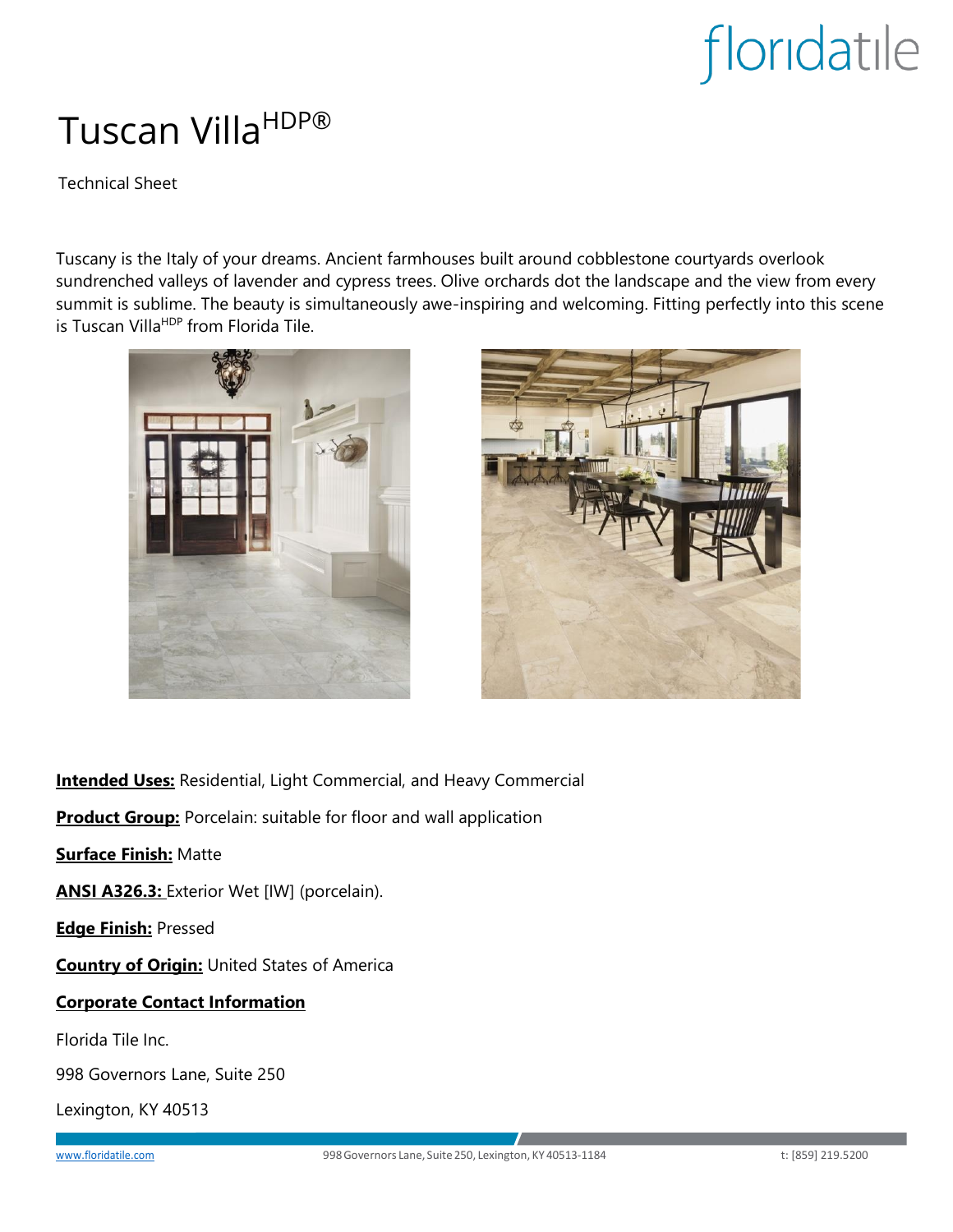Phone: 859-219-5200

Website: [www.floridatile.com](file://///fti-lbg/Users/oudehm/Library/Containers/com.microsoft.Word/Data/Desktop/www.floridatile.com)

| Porcelain Tile |               |  |         |               |  |  |  |
|----------------|---------------|--|---------|---------------|--|--|--|
| 12"x12"        |               |  | 12"x24" |               |  |  |  |
| Caliber        | Avg Size (mm) |  | Caliber | Avg Size (mm) |  |  |  |
|                | 296x296       |  | O       | 297x596       |  |  |  |
|                | 297x297       |  |         | 298x598       |  |  |  |
| 2              | 298x298       |  | 2       | 299x600       |  |  |  |
| 3              | 299x299       |  | 3       | 300x602       |  |  |  |
| 4              | 300x300       |  | 4       | 301x604       |  |  |  |
| 5              | 301x301       |  | 5       | 302x606       |  |  |  |
| 6              | 302x302       |  | 6       | 303x608       |  |  |  |
| 7              | 303x303       |  | 7       | 304x610       |  |  |  |
| 8              | 304x304       |  | Я       | 305x612       |  |  |  |

### **Format, Thickness, and Caliber**

| Porcelain Tile Porcelain Bullnose           |  |                  |                          | Mosaics       |
|---------------------------------------------|--|------------------|--------------------------|---------------|
| 6"x6" Cut edges P43C9 $(3"x\overline{12")}$ |  |                  |                          | M12           |
| Caliber                                     |  | Avg Size (mm)    | [8mm] <sub>Caliber</sub> | Avg Size (mm) |
| N/A                                         |  | $150 \times 150$ | Slize (mm)               | 298x298       |
| 005v <sub>1</sub>                           |  |                  |                          |               |

 $\mathcal{L}$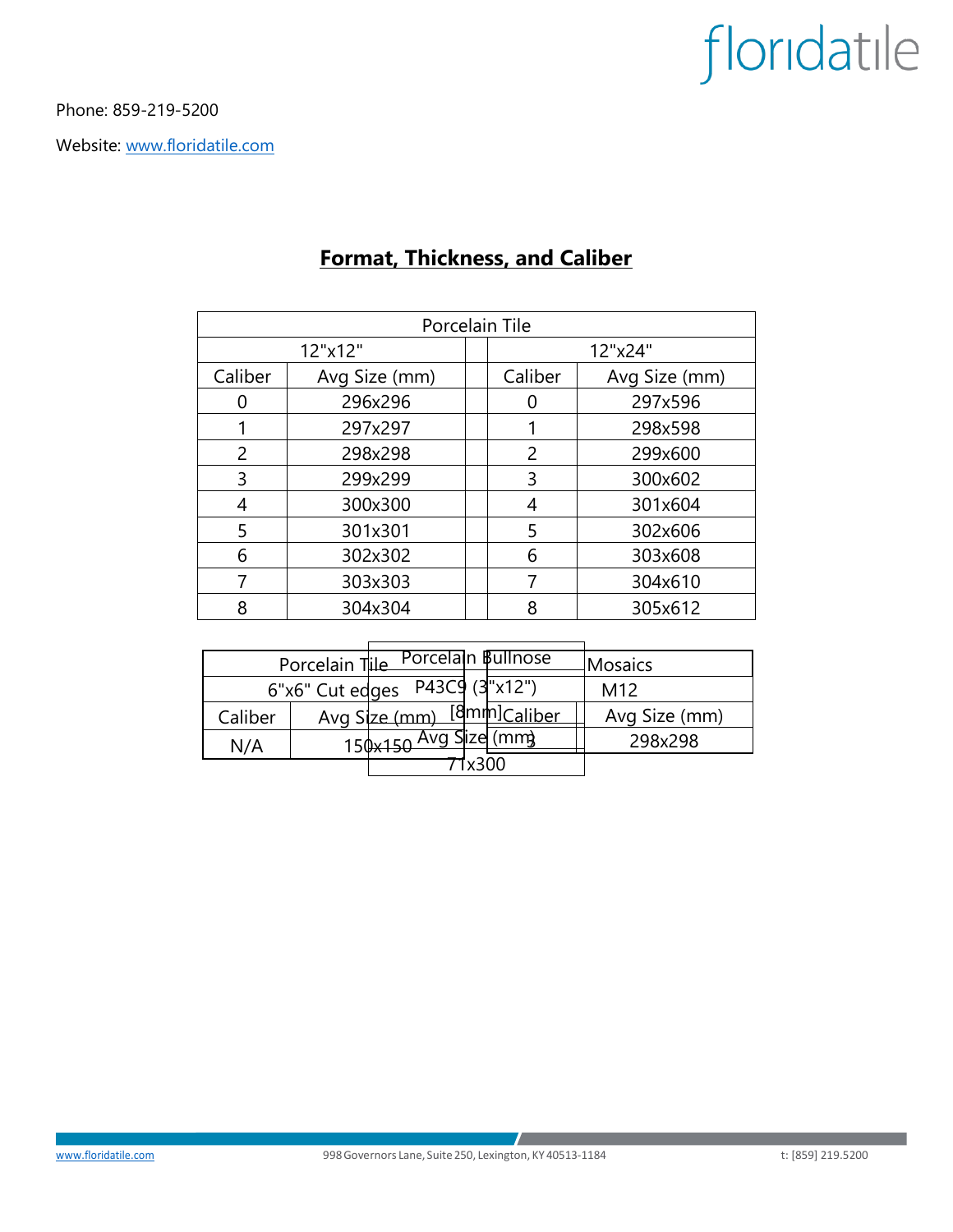### **Technical Data**

| <b>Technical Characteristics</b>          | <b>Test</b><br><b>Method</b><br>(ASTM) | <b>ANSI A137.1</b>                           | <b>Series Average</b><br><b>Values</b> |
|-------------------------------------------|----------------------------------------|----------------------------------------------|----------------------------------------|
|                                           | C373                                   | £ 0.5 % (Porcelain)                          | Conforms                               |
| <b>Water Absorption</b>                   |                                        | 7.0% < Value ≤20.0% (Ceramic)                | Conforms                               |
|                                           | C648                                   | <sup>3</sup> 250 lb <sub>f</sub> (Porcelain) | $3$ 253 lbf                            |
| <b>Breaking Strength</b>                  |                                        | $3$ 125lb <sub>f</sub> (Ceramic)             | $3$ 150 lbf                            |
| Linear Thermal Expansion                  | C372                                   | Not Required                                 | Conforms                               |
| <b>Thermal Shock Resistance</b>           | C484                                   | No sample must show visible signs            | Conforms                               |
| <b>Chemical Resistance</b>                | C650                                   | Not Required                                 | Conforms                               |
| Stain Resistance                          | C1378                                  | Not Required                                 | Conforms                               |
| Freeze/Thaw Resistance                    | C1026                                  | No sample must show visible signs            | Conforms                               |
| <b>Bond Strength</b>                      | C482                                   | <sup>3</sup> 50 PSI (0.34 MPa)               | Conforms                               |
| <b>Shade Variation</b>                    | ANSI 137.1                             | Manufacturer Statement                       | V3 Moderate<br>Variation               |
| Thickness                                 | C499                                   | Max Range 0.040" (1.02 mm)                   | $max \pm 0.030$ inch                   |
| Surface Hardness                          | Mohs Scale                             | As Reported                                  | 7 Mohs (porcelain<br>only)             |
|                                           | C485                                   | Porcelain                                    | Conforms                               |
| Warpage Edge                              |                                        | Ceramic                                      | Conforms                               |
|                                           | C485                                   | Porcelain                                    | Conforms                               |
| Warpage Diagonal                          |                                        | Ceramic                                      | Conforms                               |
| Dynamic Coefficient of Friction<br>(DCOF) | A326.3                                 | <sup>3</sup> 0.42 (Internal Wet Environment) | Pass (Porcelain Only)                  |

 $\mathcal{L}$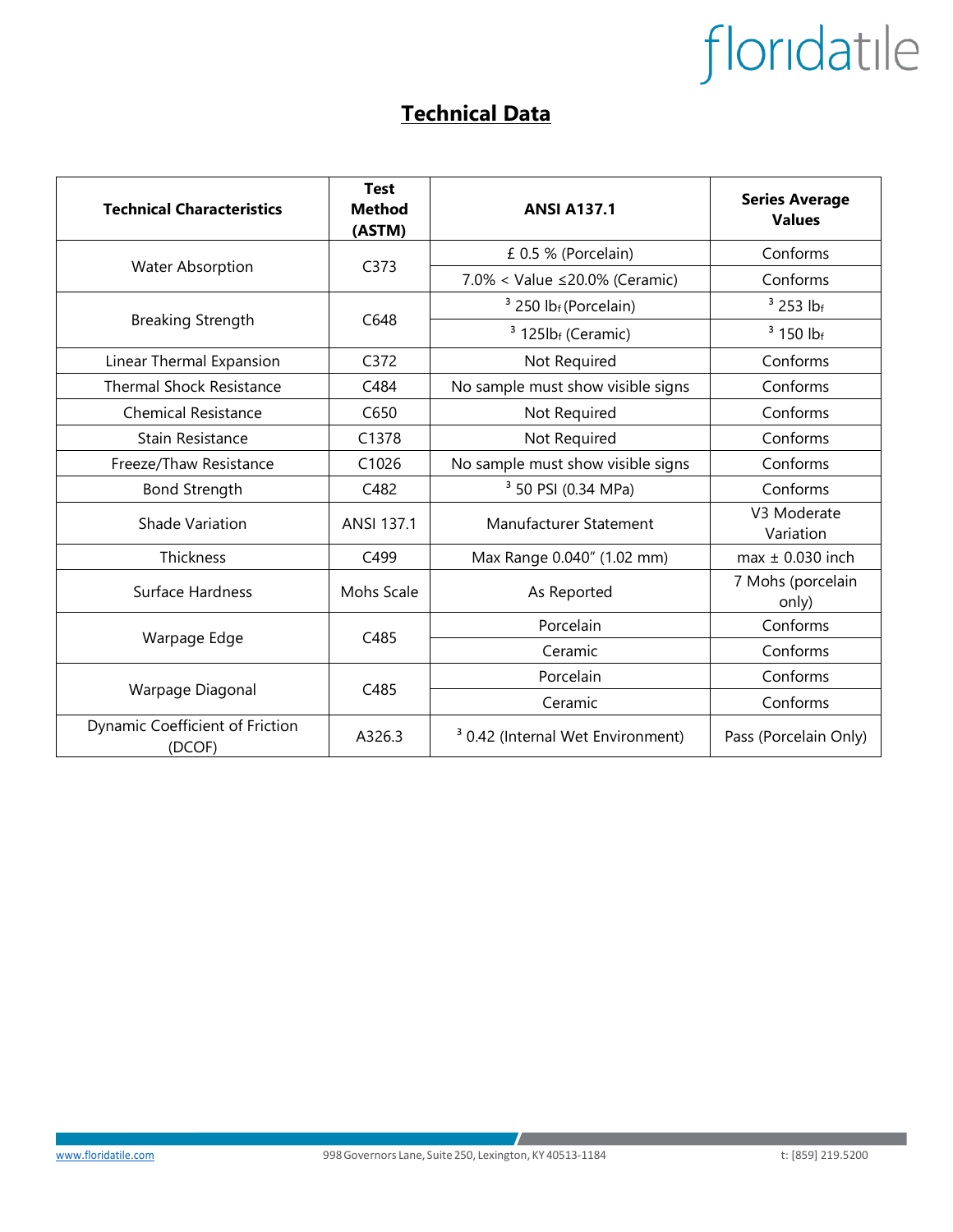## **Collection Color Variations**

Arezzo Ivory



### Cortona Beige

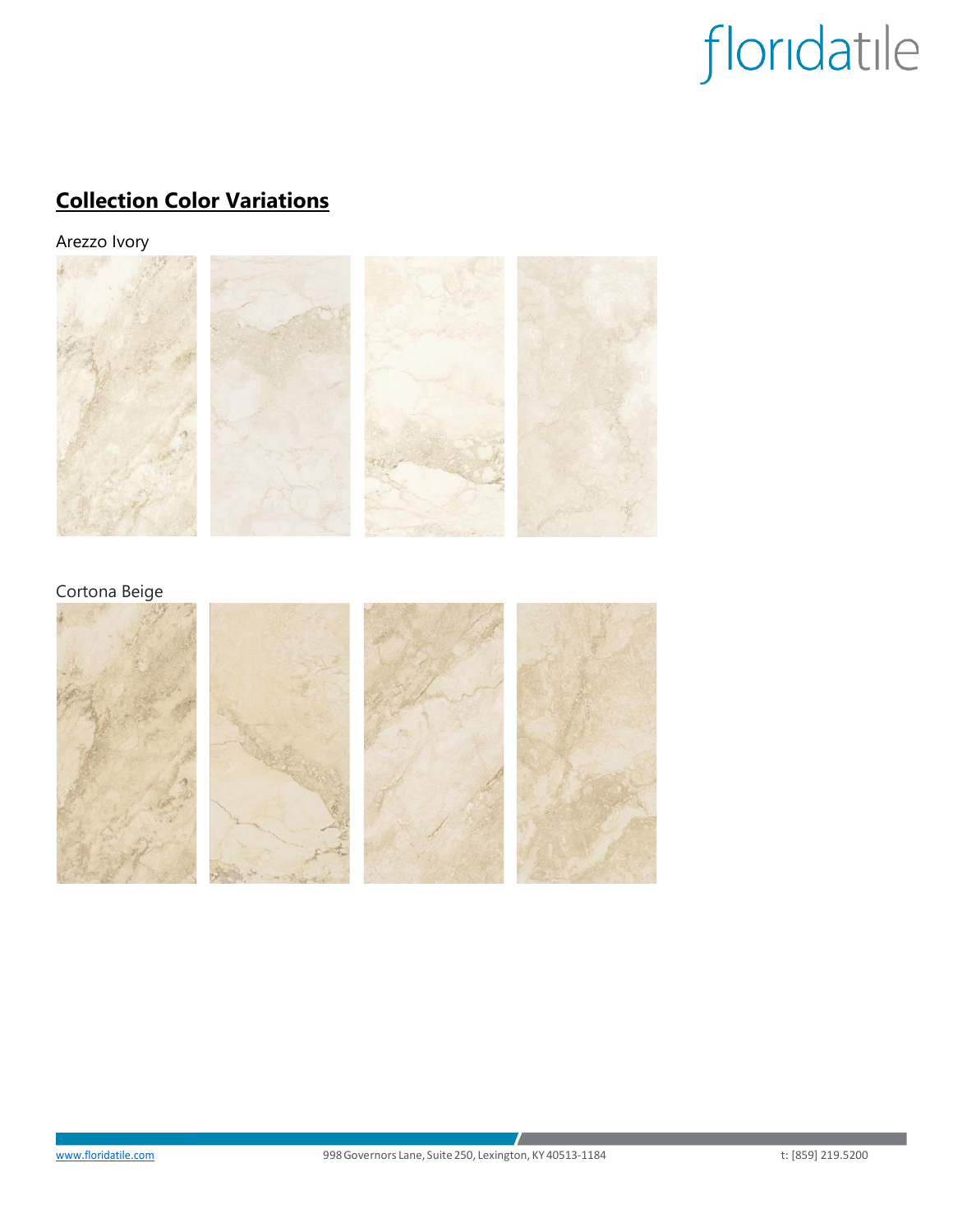#### Florence Silver



### **Certifications**

- Recycle Content: 40% pre consumer
- Greensquared Certification
- Greenguard Gold Certification
- Health Product Declaration
- Safety Data Sheet
- Environmental Product Declaration



### **General Tile Installation**

The following information is a general ceramic tile installation guide. Every application is unique to the end user's desire. For specific guideline on a particular application, please consult an experienced tile installer or the TCNA handbook.

#### *Substrate Requirements*

- Maximum Allowable Deflection for Floor Systems and Substrates
	- $\circ$  Floor systems, whether wood framed or concrete, over the tie will be installed using the appropriate TCNA method, according to the "Floor Tiling Installation Guide" shall be in conformance with the International Residential Code (IRC) for residential application and International Building Code (IBC) for commercial applications.
	- o For ceramic tile installations over framed floors, the maximum live load and concentrated load allowable deflection should not exceed L/360.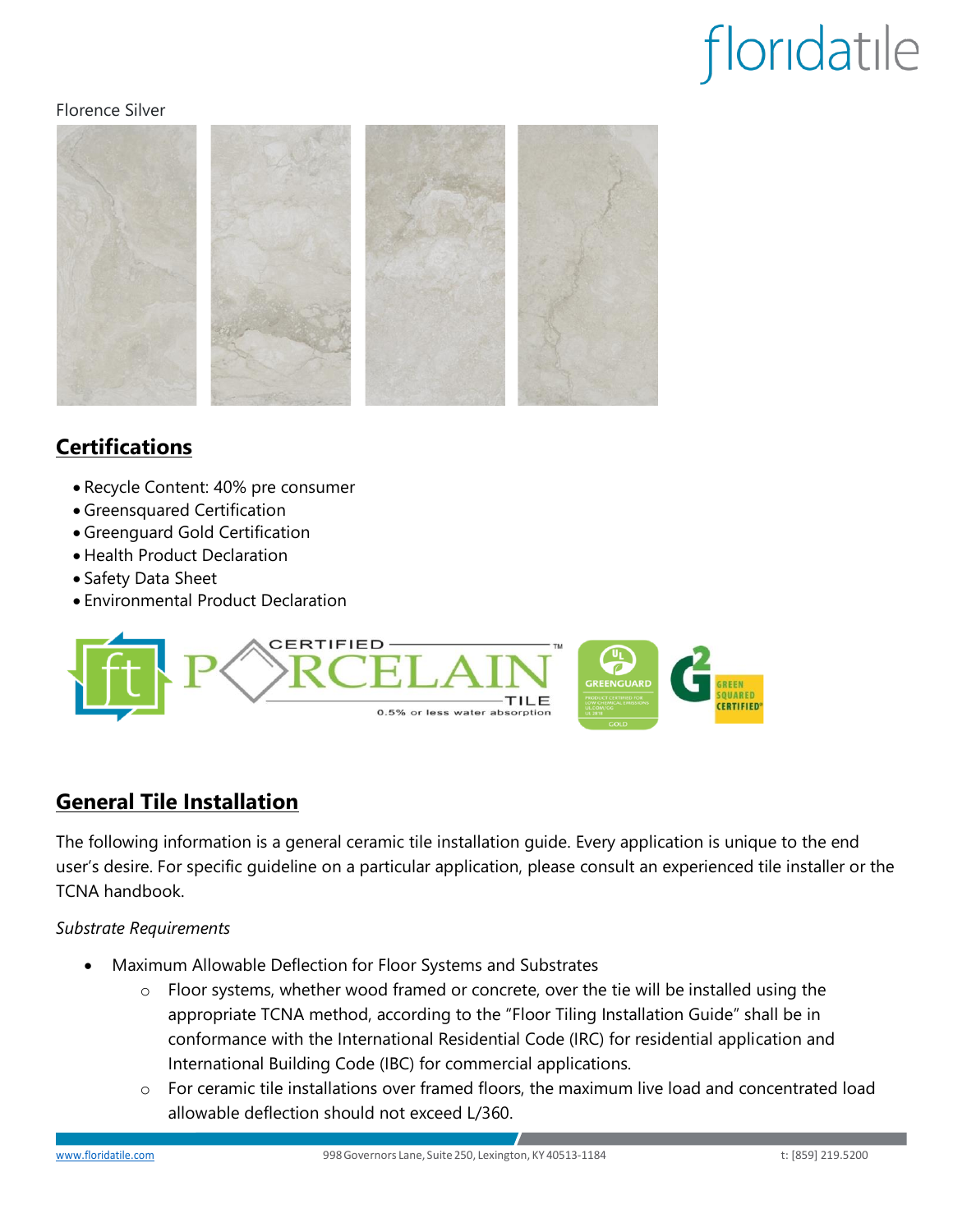- L is the clear span length of the supporting member per applicable building code
- o For natural stone installations over framed floors, the maximum live load and concentrated load allowable deflection should not exceed L/720.
- Natural Stone Tile Installations on Post-Tensioned Concrete
	- o TCNA installation method is the only method for installing natural stone tile over post-tensioned slabs, above ground or on ground since dynamic movement of post-tensioned slabs have been proven to be problematic for directly bonded natural stones.
- Proper Spacing for Wood Subflooring and Wood Underlayment
	- o Plywood subflooring, OSB subflooring, and plywood underlayment should be installed with proper spacing between the sheet (usually  $1/8<sup>th</sup>$  in., unless specified otherwise per wood manufacturer).
- Natural Stone Tile Installations Over Wood Substrates
	- $\circ$  Two layers of structural wood panels are required on floors to receive stone tiles when backer board will be used as the tile substrate. The Marble Institute of America (MIA) prohibits installation of stones over single-layer wood floor systems under backer board because of the discontinuity of the system seams between subfloor panels.
- Natural Stone Tile Installation Over Frame Construction
	- $\circ$  Strongbacks, bridging, or other load-sharing members may be required within a wood framed system to reduce differential deflection between adjacent framing members. Project design professionals are responsible for determining the necessity of such.
- Suitable substrate
	- o Plywood
		- **■** Manufactured with fully waterproof adhesive and with an exposure durability rate of Exposure 1 of Exterior may be used on residential horizontal surface. Wood based substrates failing to meet the requirement risk expansion and contraction based on water content which can be detrimental to tile installation and are not recommended.
	- o Gypsum Board
		- A membrane and metal lath to cover the backing is recommended when specifying gypsum for setting tile in Portland cement mortar.
		- Gypsum board should NEVER be used in wet area applications except for interior application where water exposure is minimum.
	- o Concrete
		- **•** Provide properly located control joints or other effective measures (uncoupling membrane) to prevent cracking
	- o Cementitious Backer Unit (CBU)

#### *Substrate Tolerances*

• Flatness for Ceramic Tile and Stone Tile Installations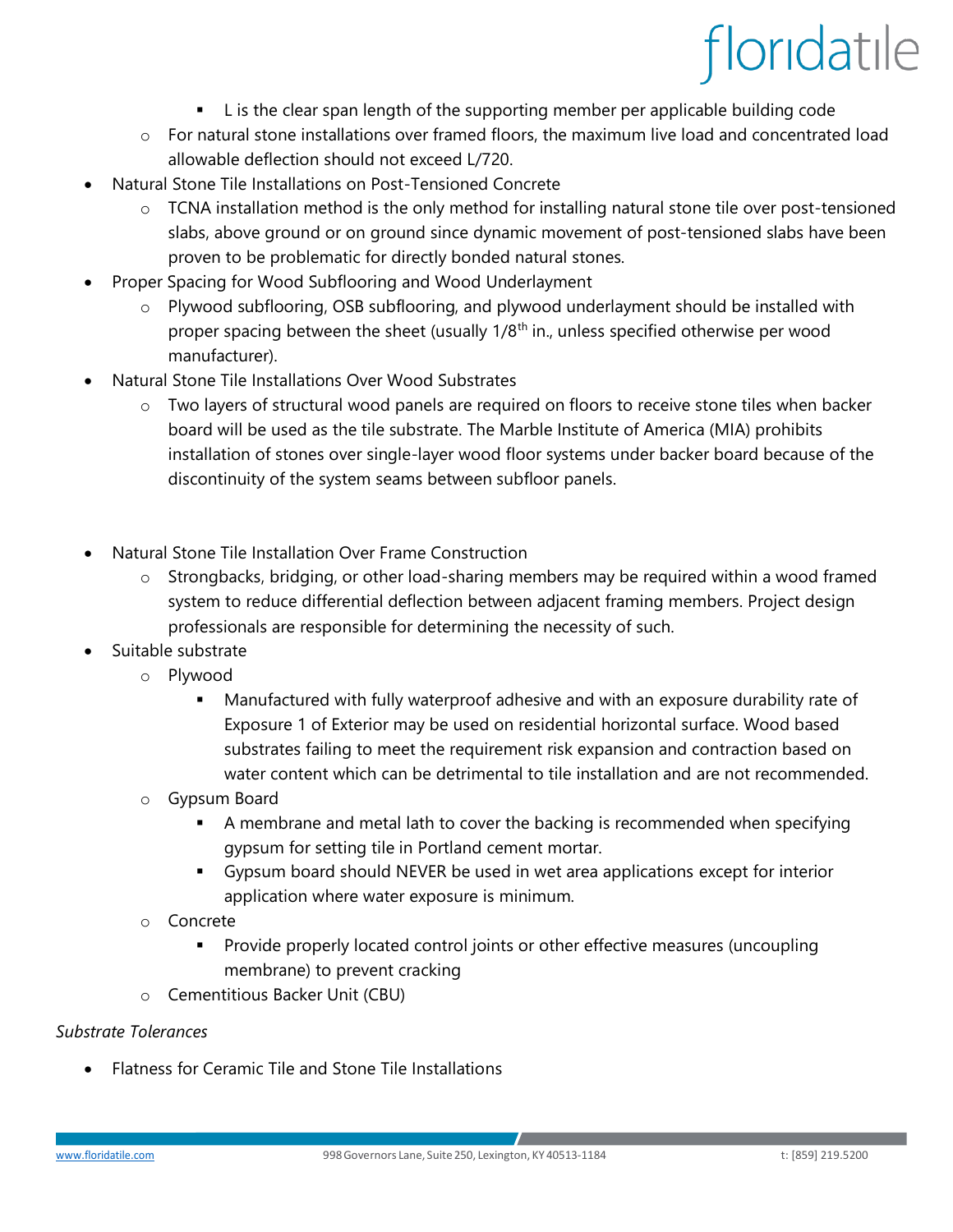- $\circ$  To facilitate a tile installation that will meet ANSI finish flatness requirements or a stone installation that will meet MIA finish flatness requirements, the installation substrate must meet ANSI A108.02 and MIA's DSDM.
- General Substrate Tolerance
	- $\circ$  The finish flatness allowable deviation for ceramic tile installation is 1/4<sup>th</sup> inch in 10 feet from the required plane according to ANSI. For stone installation, the allowable deviation is  $1/8<sup>th</sup>$  inch in 10 feet from the required plane according to MIA.
- Substrate Tolerance for Thin-Bed Methods
	- o For cementitious bonding material, including mortar for large and heavy tiles, for tiles with edges shorter than 15 inches, the maximum allowable deviation in the tile substrate is  $1/4<sup>th</sup>$  in 10 feet with no more than  $1/16<sup>th</sup>$  inch variation in 12 inches when measured from the high points in the surface.
		- For tiles with at least on edge longer than 15 inches, the maximum allowable deviation is  $1/8<sup>th</sup>$  inch in 10 feet with no more than  $1/16<sup>th</sup>$  inch variation in 24 inches when measured from the high points in the surface.
	- o For organic/epoxy bonding material, the maximum allowable deviation in the tile substrate is  $1/16<sup>th</sup>$  in 3 feet with no abrupt irregularities greater than  $1/32$  inch.

#### *Installation*

- Cutting Instructions
	- $\circ$  Florida Tile recommends all cuts to be made with a wet saw or manual cutting. Dry cutting is inadvisable due to improper use of PPE could expose the installer to harmful silica dust.
- Setting Material
	- o Portland Cement Mortar Bed
		- Refer to ANSI A108.1A-C and follow setting material manufacturer instructions.
	- o Thin Set Method
		- Refer to ANSI A108.4, A108.5, A108.9, A108.12, A108.13, and A108.17 and follow setting material manufacturer instructions.
		- **■** Minimum Mortar Thickness: 3/32 inch
		- Maximum Mortar Thickness: 3/16 inch
- Grout Joint
	- o Per TCNA Handbook, the minimum required joint width for ceramic tile and natural stone is 1/16 inch. Setting ceramic or stone without a grout joint of a least 1/16 inch, often referred to as a butt joint, does not provide sufficient accommodation for dynamic building movement, differential thermal expansion, or allowable variation in fabrication or manufacturing. Florida Tile recommends a minimum 3/16-inch grout joint for all calibrated, ceramic tile and natural stone installations and 1/8<sup>-inch</sup> grout joint for rectified tiles.
- Offset (Brick) Patterns
	- o The TCNA Handbook recommends no more than a 33% offset and a wider grout joint for offset installations of tile larger than 15" on the longest side. This is because all tiles are higher in the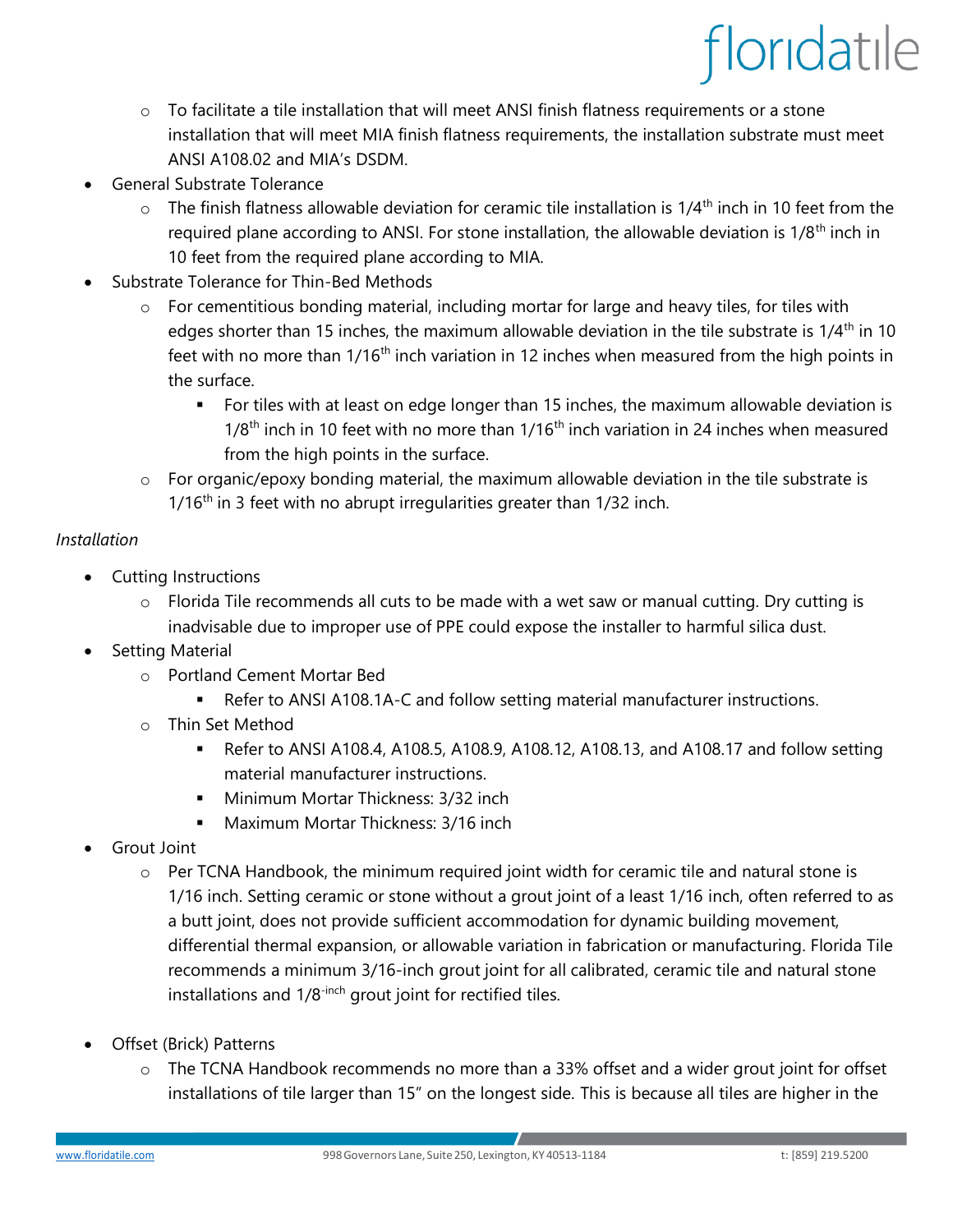middle than at the edges. When the highest point (middle) of one tile is next to the lowest point (edge) of the tile next to it, unacceptable lippage can result. Florida Tile is aware that many installers wish to use tiles (especially 12"x24" tiles) in brick patterns with a 50% offset. Typically, our tiles are flatter than those of our competitors and better suited for this type of application. Florida Tile encourages installers to follow the TCNA Handbook recommendations. If an offset greater than 33% is specified, specifier and owner must approve mock-up and lippage. TCNA handbook recommends a minimum  $1/8^{-\text{inch}}$  grout joint for rectified tiles and a minimum  $3/16^{-\text{inch}}$ grout joint for calibrated tiles.

- Wet Area Applications
	- o For grouting tiles in wet area applications, epoxy grout or polymer modified grout is highly recommended.
		- Unmodified grout is NOT recommended since water can penetrate the grout and get into the body of the tile. This is particularly a nuisance for non-porcelain tile since the body of the tile will get wet and darken.
	- o Due to the nature of the material, ceramic and porcelain tile will absorb water. The structure of the tile determines the amount of water the material will absorb. Thus, proper waterproofing methods and drainage systems need to be in place for a successful wet area installation. If water penetrates behind shower tiles, it soaks into the body and changes the color of the tile. This is common for ceramic tile due to its high absorption rate. Water penetration could be the result of a leak in the shower, damaged corner joints, leaking taps, or missing grout (grout not being flushed with the surface of the tile). A leak in the shower is a serious problem and can quickly get worse. Once repaired, the tiles will dry naturally, and the tile color will return to normal
- Sealer/Impregnators
	- $\circ$  It is not recommended to seal glazed tile. However, grout joints should be sealed to prevent staining.
	- o It is common practice to treat natural stone tile with impregnators. Impregnators and sealers are not the same. Impregnators are formulated to allow the transmission of vapor, which maintains the breathability of the stone. Sealers form a protective layer on the surface of the stone tile. Sealers and impregnators can cause undesirable color alteration, usually darkening. Please refer the manufacturer's instructions when applying either the sealer or impregnator solution. Always test a small area to make sure desired results can be obtained.

### **Care and Maintenance**

#### *Initial Cleaning*

The most important cleaning a tile will receive is during installation. The number one issue with cleaning tile is grout haze which is caused when water that contains trace amounts of grout or setting material is allowed to dry on the surface of the tile. Grout haze can be recognized when the installed tile has varying amounts of gloss when viewed from an angle or when dirt adheres to the tile easily and is difficult to remove.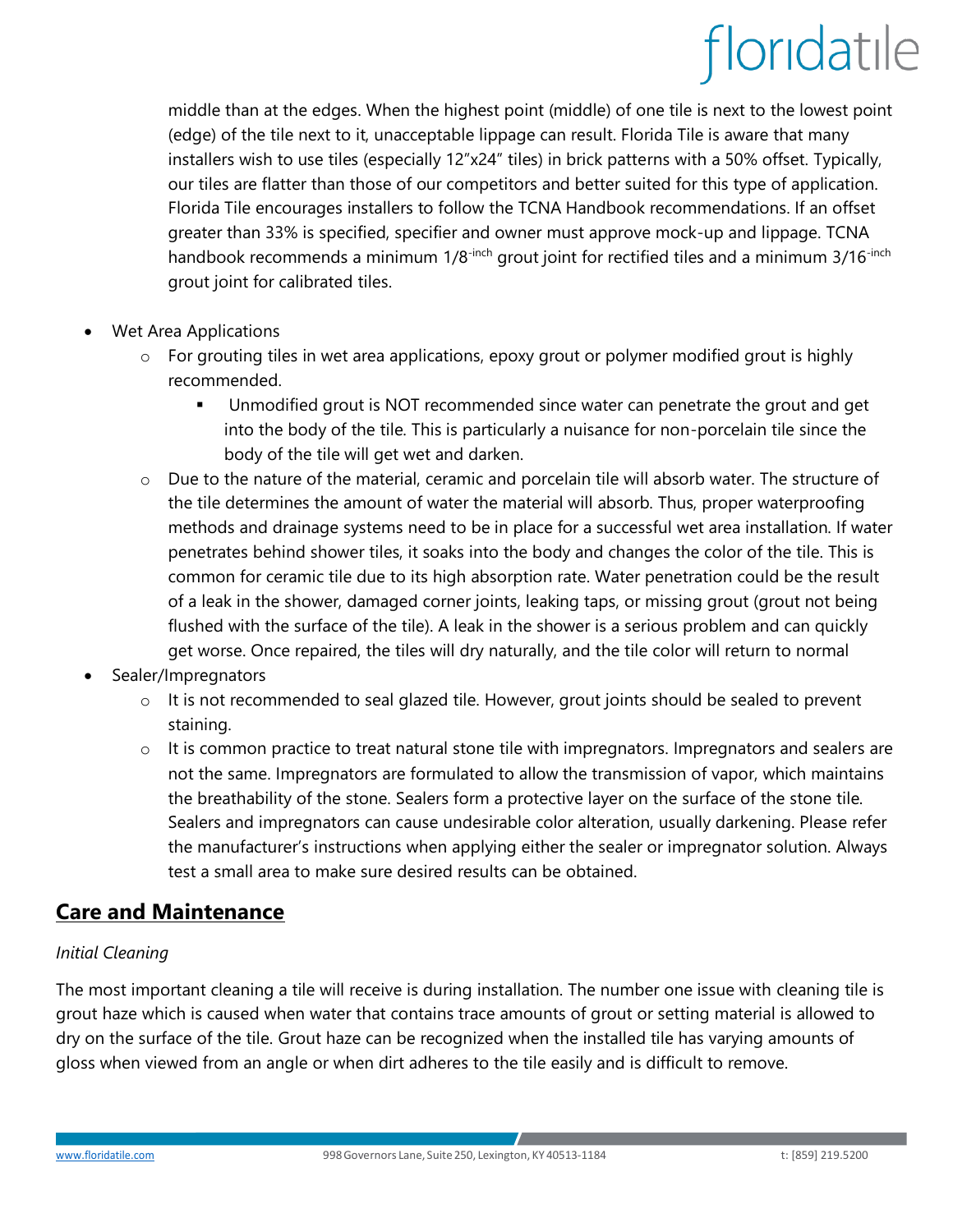Care must be taken to completely remove all traces of grout from the surface of the tile during installation. When being installed, use a diluted, neutral pH detergent cleaner followed by a thorough rinse with water until no cloudiness is apparent. When the tile is dirt-free, dry the surface with a clean towel.

Once this grout haze has been allowed to cure on the surface of the tile, it will not be removed with damp mopping or steam cleaning. Additional scrubbing using a nylon scrubbing pad or, a rotary buffer with a nylon pad for large areas, and a grout haze remover is recommended.

It is imperative to follow the manufacturer's instructions when using a grout haze remover. Florida Tile does not advise the use of "acid washing" for cleaning grout haze. Acid can react with the grout and leave a white film that is very difficult to remove and may structurally weaken the grout joint. If the use of a nylon scrubbing pad is not sufficient to remove the grout haze, a mild solution of sulfamic or phosphoric acid (NOT hydrofluoric) will not harm the tile and can be used for cement-based (non-epoxy) grouts by closely following the manufacturer's recommendations, including thorough rinsing. If an epoxy-based grout is used, the grout manufacturer will have suggestions for removing epoxy grout haze.

After installation, tile should be protected from foot traffic until grout has had time to fully cure. Consult grout packaging or the grout manufacturer for specific time required to set. Typically, this is done using cardboard, construction paper, plywood, or similar covering to shield tile. Florida Tile does not recommend plastic for this purpose as it does not allow air to reach the surface of the grout and can become slippery when wet.

#### *Routine Maintenance*

It is important to clean up spills and stains quickly. For routine maintenance, vacuum, dry mop, or sweep debris from the tile to prevent surface abrasion on the tile. Routine sponging or wet mopping with a diluted neutral pH detergent is usually sufficient for cleaning tile. Do not use cleaners with oils, soaps, or fats in the ingredients as these can build up on the surface of the tile over time and attract more dirt.

Mechanically remove sticky residue such as chewing gum or stickers with a putty knife or spatula before cleaning. For food or grease stains, de-greasing cleaners are accepted but should be tested on a small surface area prior to use. This will ensure the cleaner does not react with the tile or grout as they are alkaline in composition. Abrasive cleaners should be used sparingly and rinsed thoroughly with clean water after use.

Florida Tile recommends using commercial cleaners specifically designed for porcelain tiles and/or natural stone, depending on the installation type, for routine maintenance. Refer to manufacturer's instructions for concentration of each product and when/how to use them.

#### *Heavy Duty Maintenance*

Tougher stains such as lipstick, oil-based paint, wax, etc., may require the use of a poultice which contains gentle abrasives that can remove the stain. A poultice is available at most tile retailers and is made into a paste with the addition of water. Care must be taken to ensure that the area where the poultice was applied is thoroughly rinsed. A nylon scrubbing pad or soft bristle brush can assist removing stubborn stains in combination with these cleaners.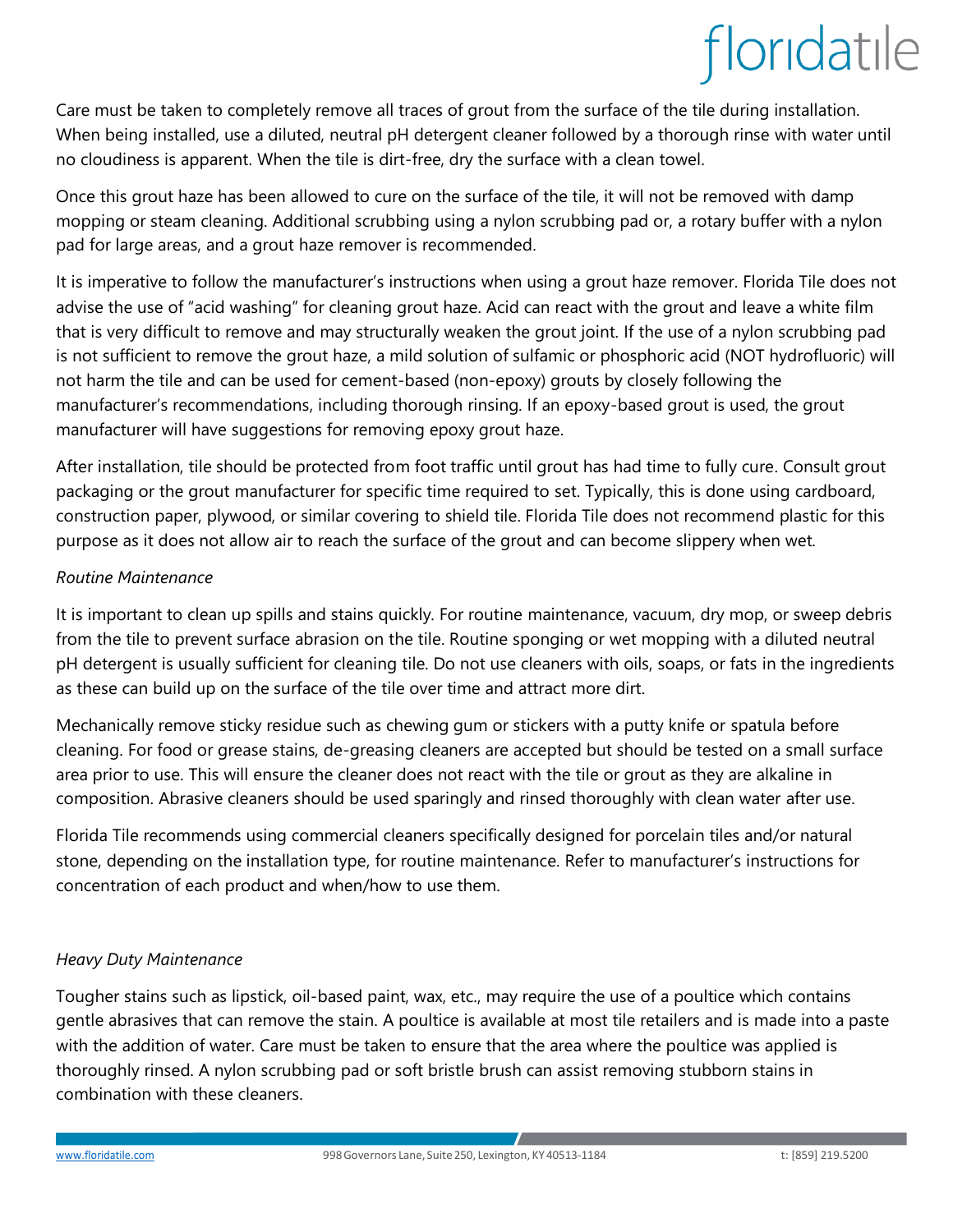Hard water deposits can form on tile when it is routinely in contact with water containing minerals. The best way to prevent hard water buildup is by using a squeegee to remove water and then drying with a towel. Once hard water stains form, a chemical cleaner designed for hard water must be used.

Florida Tile has not tested all chemical cleaners with tile; before any cleaner is used for the first time, it is recommended to try it in an inconspicuous location on the tile to make sure it does not harm the tile or the grout. Porcelain is very durable and should not react to most chemical cleaners.

#### *Commercial Cleaning Techniques*

Properly maintained tile floors should not require the use of rotary buffing or polishing equipment. This equipment can wear the surface of the floor over time and should not be a part of a regular cleaning regimen. Steam cleaners can be used on particularly dirty floors and should not harm the tile. Be mindful, however, that steam cleaning will not remove chemically attached stains like grout haze and hard water deposits. Consult a knowledgeable tile-cleaning specialist for unusual cleaning situations.

### **Florida Tile, Inc. Limited Warranty**

#### **Florida Tile, Inc. ("Florida Tile") makes the following limited warranty with respect to its products:**

**Florida Tile Products:** Florida Tile warrants Florida Tile branded tile products and all other products manufactured by Florida Tile ("Florida Tile Products") to meet or exceed the applicable requirements of American National Specifications Institute, Specification ANSI A137.1-2012. Florida Tile further warrants Florida Tile Products to conform to any specific physical properties stated in Florida Tile's then-current product literature, and to be reasonably free from manufacturing defects.

*Residential Lifetime Warranty:* The warranty set forth above for Florida Tile Products installed in a residence will remain in effect for as long as the original purchaser owns his or her home and is non-transferable.

*Commercial Warranty***:** Florida Tile defines a commercial installation as any structure other than a dwelling occupied by the owner of the tile. The warranty set forth above for Florida Tile Products installed in a commercial installation will extend for a period of 18 months from the date of shipment of the product.

*Third Party Products:* Any and all products sold by Florida Tile other than Florida Tile Products as defined above ("Third Party Products") shall be sold subject to the manufacturer's express warranties. Florida Tile makes no other warranty with respect to Third Party Products.

#### *Warranty Limitations:*

The warranty set forth above is Florida Tile's sole and exclusive warranty, and Florida Tile expressly disclaims any and all other warranties, express or implied, including without limitation any warranty of merchantability or fitness for a particular purpose. Florida Tile will provide replacement tile or refund the purchase price at Florida Tile's sole discretion if any Florida Tile Product fails to meet the limited warranty set forth above, which shall be Purchaser's exclusive remedy. Under no circumstances shall Florida Tile be liable for any special, indirect, incidental or consequential damages, including without limitation labor costs for removal of existing product